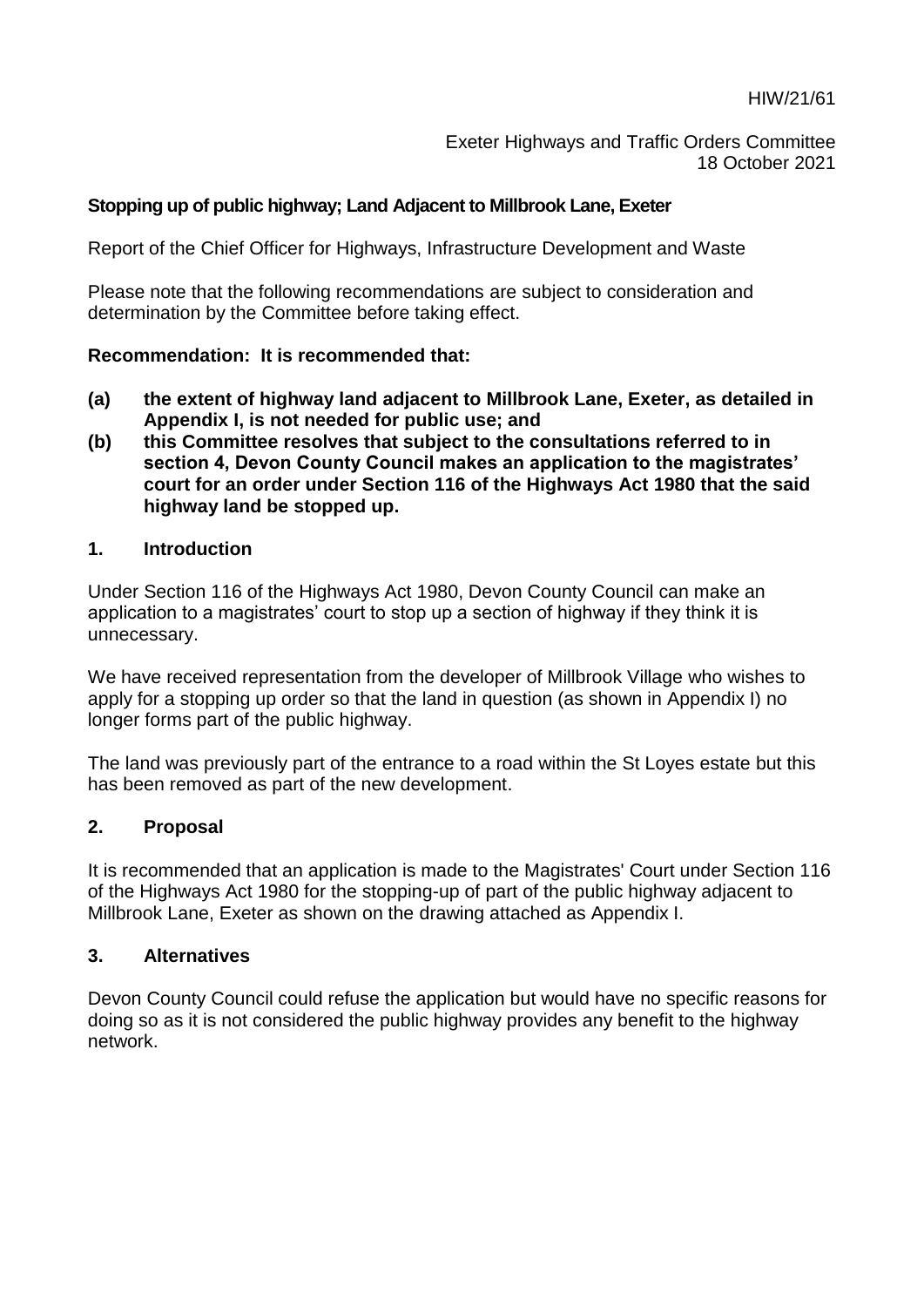# **4. Consultations**

A number of organisations have been contacted on the proposal and a summary of the consultees and their response can be found in Appendix II.

A response is still outstanding from BT, VirginMedia and WPD who have until 14 October 2021 to respond. If a response is received prior to the deadline then it will be discussed at the HATOC meeting before a final decision is made whether to proceed with the application to the Magistrates Court.

# **5. Financial Considerations**

There are no financial implications to this proposal as all costs will be met by the applicant.

## **6. Legal Considerations**

Under Section 116 of the Highways Act 1980 a highway authority can apply to a magistrates' court to stop up highway on the ground that it is 'unnecessary'. Whether a highway is unnecessary is a question of fact. It should be unnecessary for the sort of purpose for which the public might reasonably be expected to use it, for example, to reach a specific destination or for recreational purposes.

Only a highway authority can apply to a magistrates' court for a stopping up order. A highway authority has discretion on whether or not to make an application. However, this discretion is capable of being judicially reviewed. It should therefore have good reason for not making an order.

# **7. Environmental Impact Considerations (Including Climate Change)**

There are no environmental impacts in relation to this proposal.

## **8. Equality Considerations**

There are no equality considerations in relation to this proposal.

## **9. Risk Management Considerations**

No risks have been identified.

## **10. Public Health Impact**

There are no implications of the proposals on public health in the area.

## **11. Reasons for Recommendations**

In summary it is recommended that the Committee approve the request for an application to the magistrates' court for a stopping up order on the land adjacent to Millbrook Lane, Exeter as described above, as the land is not needed for public use and is unnecessary as public highway.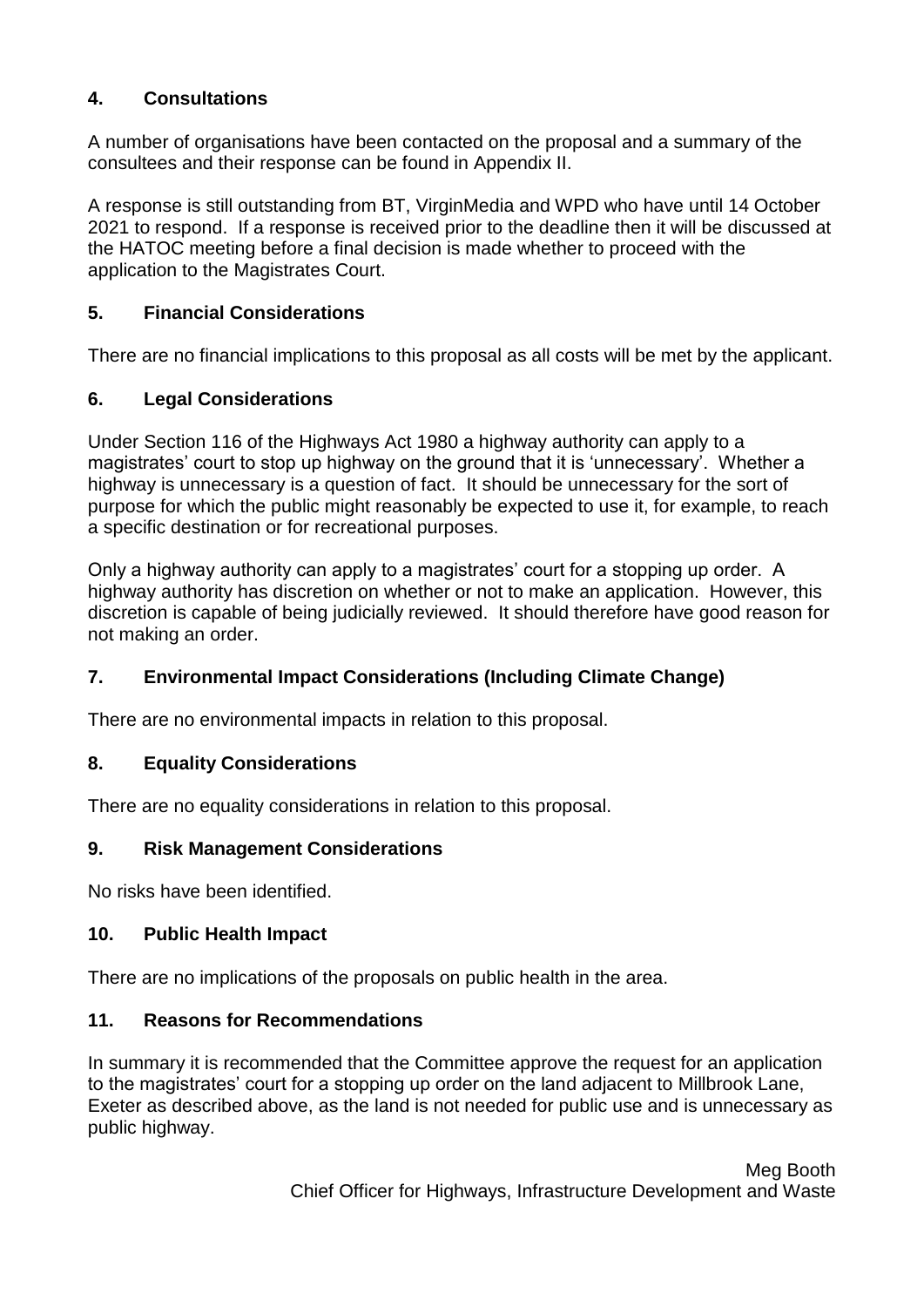# **Electoral Division: Wearside & Topsham**

# **Local Government Act 1972: List of Background Papers**

Contact for Enquiries: James Bench

Tel No: 0345 155 1004

Room M8, Great Moor House, Bittern Road, Exeter, EX2 7NL

| <b>Background Paper</b> | <b>Date</b> | <b>File Reference</b> |
|-------------------------|-------------|-----------------------|
|                         |             |                       |

Nil

jb071021exh sc/cr/Stopping up of public highway Land Adjacent to Millbrook Lane Exeter 01 071021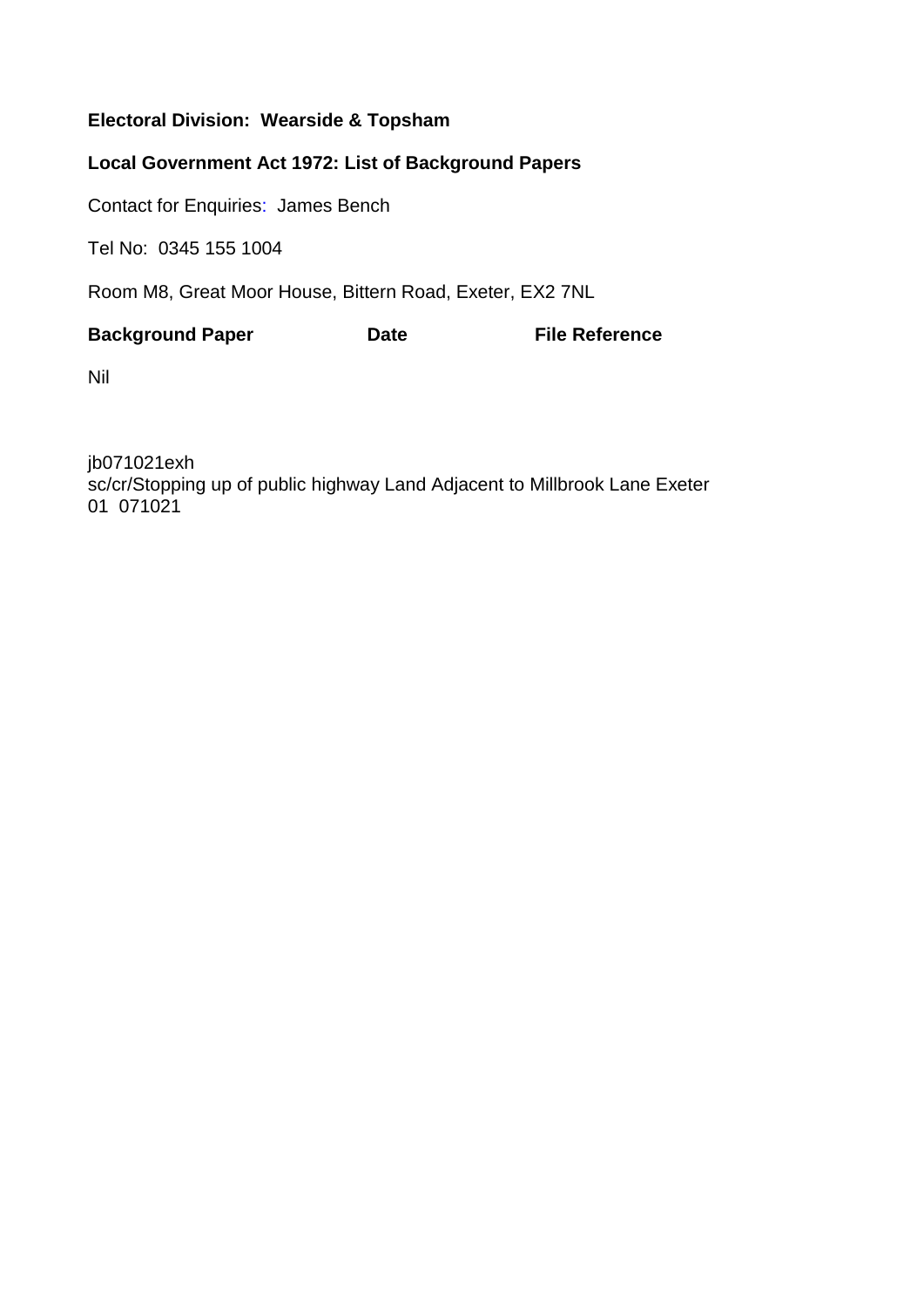